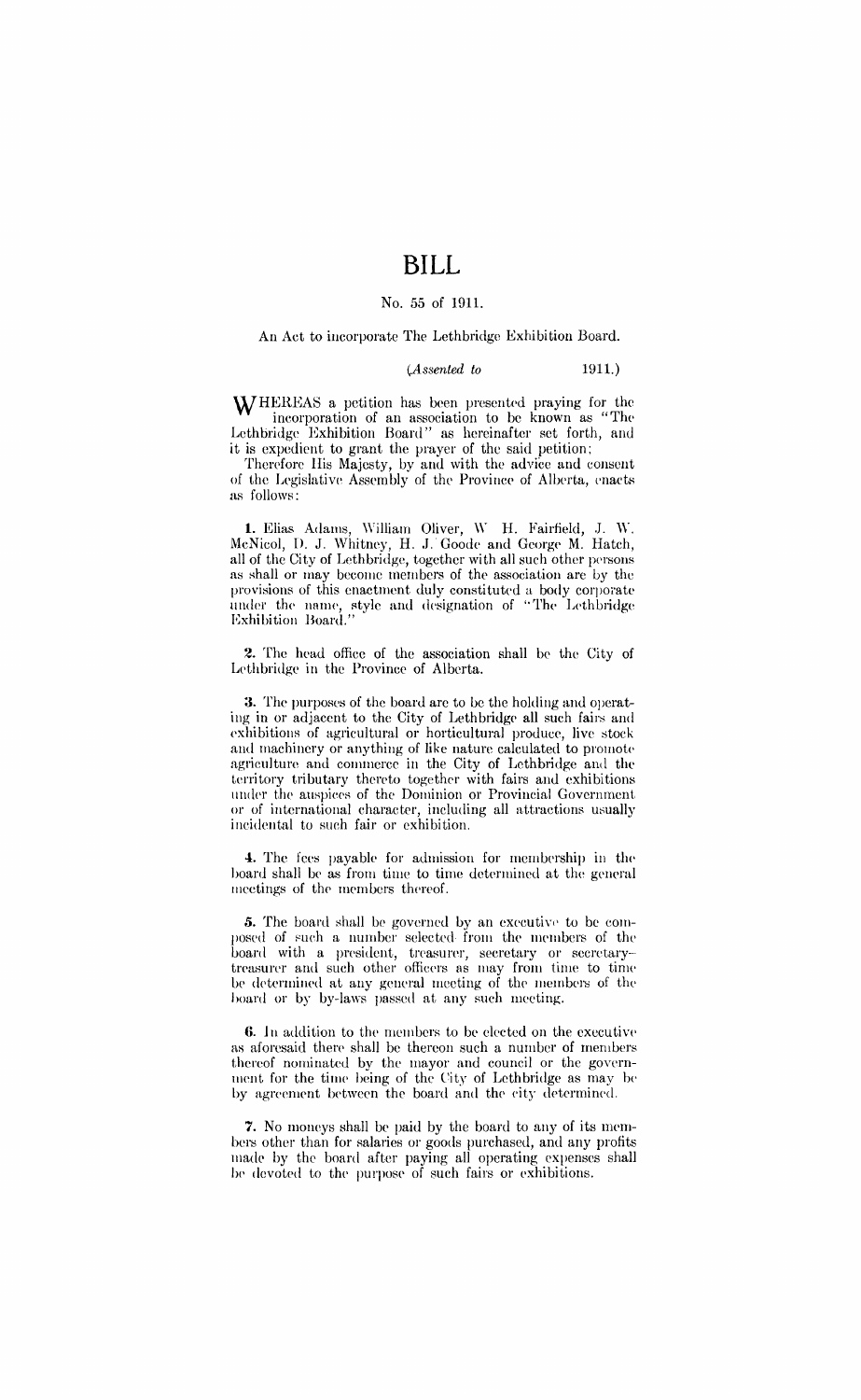8. The board shall from time to time make by-laws, rules and regulations for the government of and conducting the affairs of the board including the nomination for membership, the election of members for the society and prescribing the entrance fees necessary therefor and the annual dues, if any, payable for the purpose of retention of membership in the society when once attained.

9. The first members of the executive are to be Elias Adams, William Oliver, W. H. Fairfield, J. W. McNicol, D. J. Whitney, H. J. Goode and Geo. M. Hatch, who are to hold office until the first general meeting of the board shall be held, which said meeting shall be held within three months of the date from which this Act shall have come into effect.